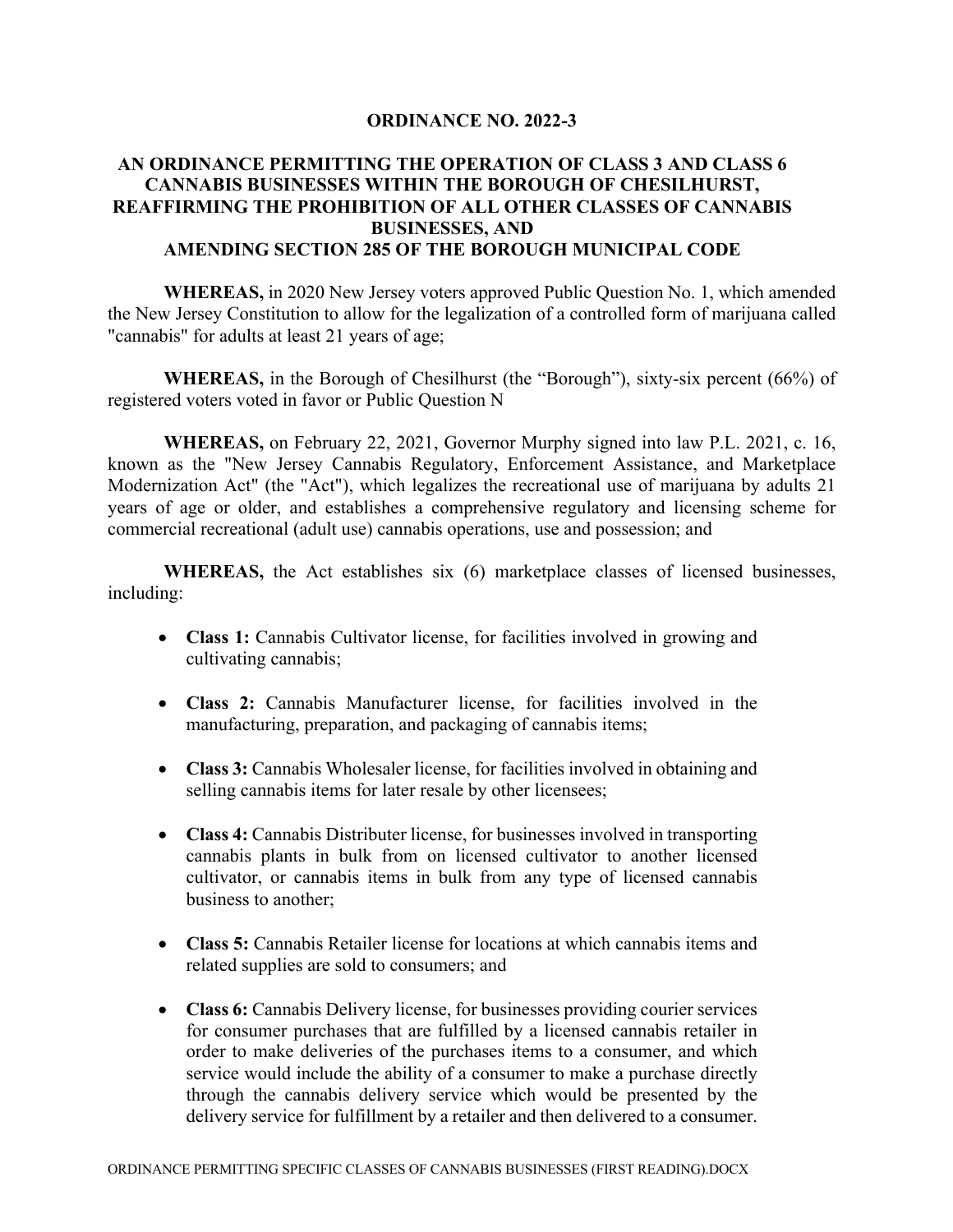**WHEREAS,** Section 31(a) of the Act authorizes municipalities by ordinance to adopt regulations governing the number of cannabis establishments (defined in section 3 of the Act as a "cannabis cultivator, a cannabis manufacturer, a cannabis wholesaler, or a cannabis retailer"), cannabis distributors or cannabis delivery services allowed to operate within their boundaries, as well as the location manner and times operation of such establishments, distributors or delivery services, and establishing civil penalties for the violation of any such regulations;

**WHEREAS,** Section 31(b) of the Act authorizes municipalities by ordinance to prohibit the operation of any one or more classes of cannabis establishments, distributors, or delivery services anywhere in the municipality;

**WHEREAS,** Section 31(b) of the Act also stipulates that any municipal prohibition was required to be adopted within 180 days of the effective date of the Act (i.e., by August 22, 2021);

**WHEREAS,** on August 5, 2021, the Borough Council adopted Ordinance No. 2021-03, which prohibited the operation of any class of cannabis business within the Borough and amended Section 285 of the Borough Code, "List of Zoning Districts";

**WHEREAS**, pursuant to the Act and its statutory authority, the Borough Council may adopt, revise, or amend its Municipal Code and may opt-in and allow any of the prior prohibitions on one or more classes of licensed cannabis businesses;

**WHEREAS**, subsequent to the adoption of Ordinance No. 2021-03, the Borough Council has carefully reconsidered the benefits and detriments of permitting any one or more classes of cannabis distributors or cannabis delivery services within the Borough and the impact upon the health, safety, and welfare of its residents, as well as the vote of the Borough's registered voters in response to Public Question No. 1 on November 3, 2020; and

**WHEREAS**, the Borough Council has determined that it is necessary and appropriate, and in the best interest of the health, safety and welfare of the Borough's residents and members of the public who visit, travel, or conduct business in the Borough to adopt an ordinance regulating the operation of certain classes of cannabis businesses within the Borough in accordance with the Act.

**NOW THEREFORE, BE IT ORDAINED,** by the Governing Body of the Borough of Chesilhurst, Camden County, New Jersey, as follows:

1. Pursuant to Section 31(b) of the New Jersey Cannabis Regulatory, Enforcement Assistance, and Marketplace Modernization Act (P .L. 2021, c. 16), cannabis businesses referred to as Class 3 and Class 6 businesses under the Act, subject to the required amendments and/or adoptions to the Borough Code, the Borough Zoning Regulations, and the Borough Redevelopment Plan, are permitted to operate in the Borough of Chesilhurst.

2. Pursuant to Section 31(b) of the New Jersey Cannabis Regulatory, Enforcement Assistance, and Marketplace Modernization Act (P .L. 2021, c. 16), cannabis businesses referred to as Class 1, Class 2, Class 4, and Class 5 under the Act, shall remain prohibited from operating anywhere in the Borough of Chesilhurst.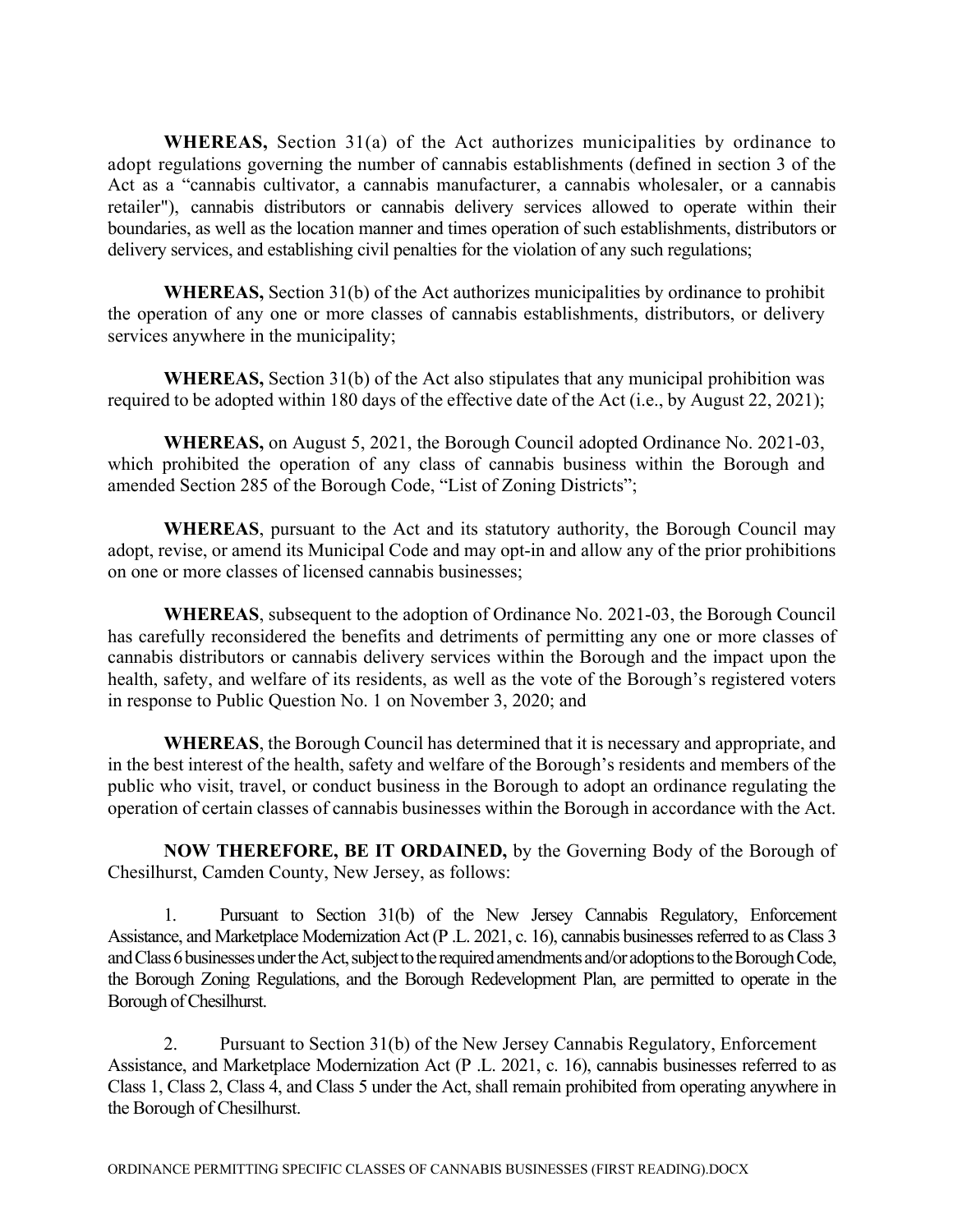3. The following language under Section 285-97 of the Borough Code, "List of Zoning Districts", is hereby amended as follows:

> Class 3 and Class 6 of cannabis businesses and establishments shall be permitted to operate within the Borough, subject to all conditions and requirements being satisfied in accordance with the New Jersey Cannabis Regulatory, Enforcement Assistance, and Marketplace Modernization Act (the "Act") and applicable New Jersey law. All classes of cannabis establishments or cannabis distributors or cannabis delivery services as said terms are defined in section 3 of P.L. 2021, c. 16, but not the delivery of cannabis items and related supplies by a delivery service, Class 1, Class 2, Class 4, and Class 5 cannabis businesses and establishments are hereby prohibited in any of the Zoning Districts contained in this Chapter and within the geographical boundaries of the Borough.

4. Following the adoption of this Ordinance, the Borough Planning/Zoning Board, through consultation with the appropriate professional service providers and consultants, shall provide the Mayor and Borough Council with any required or recommended amendments and/or adoptions to the Borough Code, the Borough Zoning Regulations, and the Borough Redevelopment Plan, are permitted to operate in the Borough of Chesilhurst.

5. Any article, section, paragraph, subsection, clause, or other provision of the Borough of Chesilhurst Municipal Code inconsistent with the provisions of this ordinance is hereby repealed to the extent of such inconsistency.

6. If any section, paragraph, subsection, clause, or provision of this ordinance shall be adjudged by a court of competent jurisdiction to be invalid, such adjudication shall apply only to the section, paragraph, subsection, clause, or provision so adjudged, and the remainder of this ordinance shall be deemed valid and effective.

7. This ordinance shall take effect upon its passage and publication and filing with the Borough of Chesilhurst Planning Board and the Camden County Planning Board, and/or as otherwise provided for by law.

ADOPTED: BOROUGH OF CHESILHURST

Hon. Jamila Odom Garnett, MAYOR

Gloria Rose, BOROUGH CLERK

 $\mathcal{L}=\mathcal{L}=\mathcal{L}=\mathcal{L}=\mathcal{L}=\mathcal{L}=\mathcal{L}=\mathcal{L}=\mathcal{L}=\mathcal{L}=\mathcal{L}=\mathcal{L}=\mathcal{L}=\mathcal{L}=\mathcal{L}=\mathcal{L}=\mathcal{L}=\mathcal{L}=\mathcal{L}=\mathcal{L}=\mathcal{L}=\mathcal{L}=\mathcal{L}=\mathcal{L}=\mathcal{L}=\mathcal{L}=\mathcal{L}=\mathcal{L}=\mathcal{L}=\mathcal{L}=\mathcal{L}=\mathcal{L}=\mathcal{L}=\mathcal{L}=\mathcal{L}=\mathcal{L}=\mathcal{$